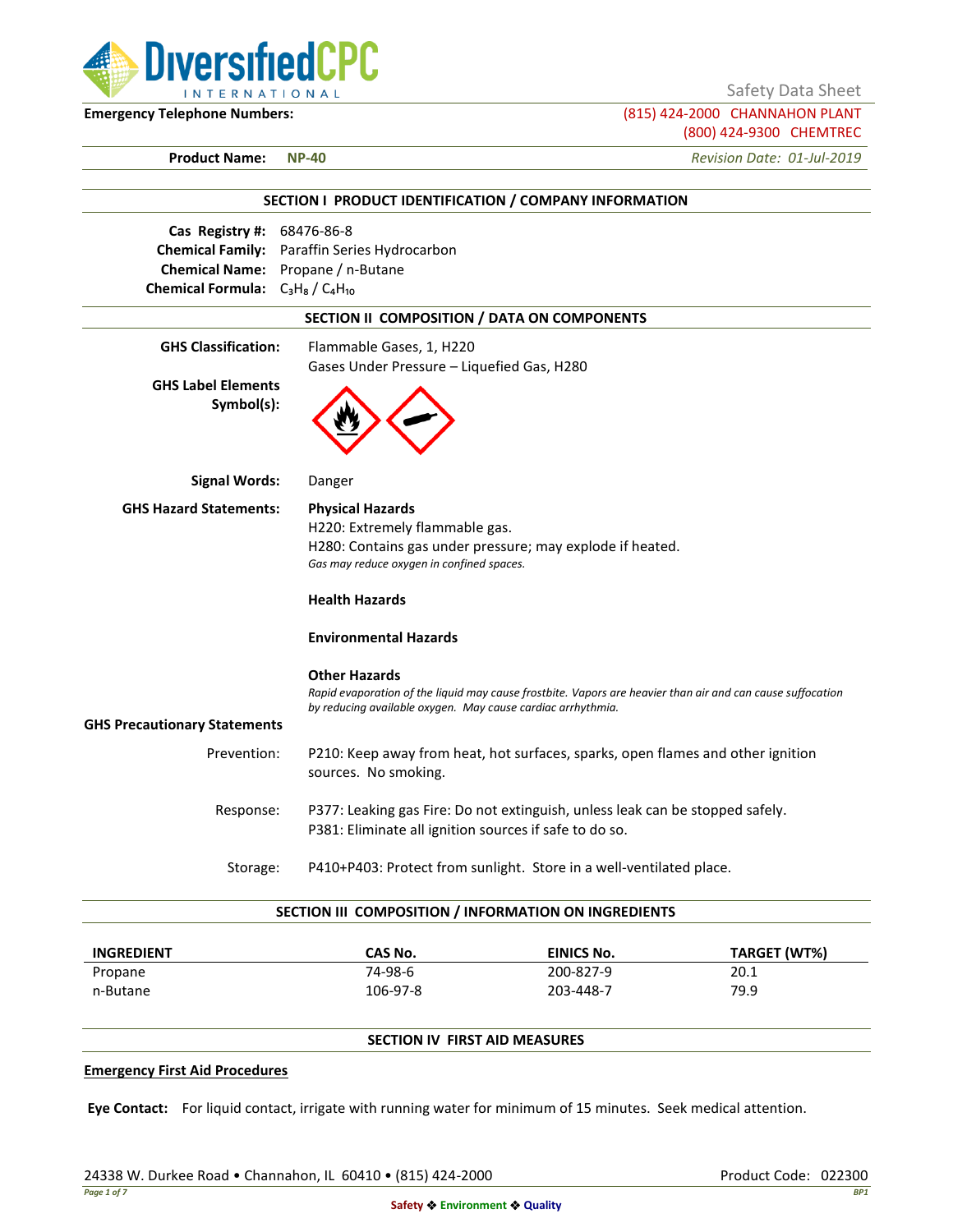

| Skin Contact: For liquid contact, warm areas gradually and get medical attention if there is evidence of frost bite or tissue |
|-------------------------------------------------------------------------------------------------------------------------------|
| damage. Flush area with lukewarm water. Do not rub affected area. If blistering occurs, apply a sterile                       |
| dressing. Seek medical attention.                                                                                             |
|                                                                                                                               |

**Inhalation:** Remove to fresh air. Artificial respiration and/or oxygen may be necessary. Consult a physician. **Ingestion:** This material is a gas under normal atmospheric conditions and ingestion is unlikely.

Most important symptoms and effects

**Acute:** Anesthetic effects at high concentrations.

**Delayed:** None known or anticipated. See Section 11 for information on effects from chronic exposure, if any.

**Notes to Physician:** Epinephrine and other sympathomimetic drugs may initiate cardiac arrhythmias in persons exposed to high concentrations of hydrocarbon solvents (e.g., in enclosed spaces or with deliberate abuse). The use of other drugs with less arrhythmogenic potential should be considered. If sympathomimetic drugs are administered, observe for the development of cardiac arrhythmias.

### **SECTION V FIRE FIGHTING MEASURES**

### **Suitable Extinguishing Media:**

Water spray, Water mist, Foam, Dry chemical or Carbon Dioxide. Carbon dioxide can displace oxygen. Use caution when applying carbon dioxide in confined spaces.

### **Fire Fighting Procedures:**

For fires beyond the initial stage, emergency responders in the immediate hazard area should wear protective clothing. When the potential chemical hazard is unknown, in enclosed or confined spaces, a self contained breathing apparatus should be worn. In addition, wear other appropriate protective equipment as conditions warrant (see Section 8). Isolate immediate hazard area and keep unauthorized personnel out. Stop spill/release if it can be done safely. If this cannot be done, allow fire to burn. Move undamaged containers from immediate hazard area if it can be done safely. Stay away from ends of container. Water spray may be useful in minimizing or dispersing vapors and to protect personnel. Cool equipment exposed to fire with water, if it can be done safely.

### **Unusual Fire and Explosion Hazards:**

Extremely flammable. Contents under pressure. This material can be ignited by heat, sparks, flames, or other sources of ignition. The vapor is heavier than air. Vapors may travel considerable distances to a source of ignition where they can ignite, flash back, or explode. May create vapor/air explosion hazard indoors, in confined spaces, outdoors, or in sewers. If container is not properly cooled, it can rupture in the heat of a fire. Drains can be plugged and valves made inoperable by the formation of ice if rapid evaporation of large quantities of the liquefied gas occurs. Do not allow run-off from fire fighting to enter drains or water courses – may cause explosion hazard in drains and may reignite.

**Hazardous Combustion Products**: Combustion may yield smoke, carbon monoxide, and other products of incomplete combustion. Oxides of nitrogen and sulfur may also be formed.

*See Section 9 for Flammable Properties including Flash Point and Flammable (Explosive) Limits.*

### **NPCA - HMIS RATINGS**

| <b>HEALTH</b>              |  |
|----------------------------|--|
| <b>FLAMMABILITY</b>        |  |
| <b>REACTIVITY</b>          |  |
| <b>PERSONAL PROTECTION</b> |  |

**PERSONAL PROTECTION - (***Personal Protection Information To Be Supplied By The User)*

### **SECTION VI ACCIDENTAL RELEASE MEASURES**

**Steps To Be Taken If Material Is Released or Spilled**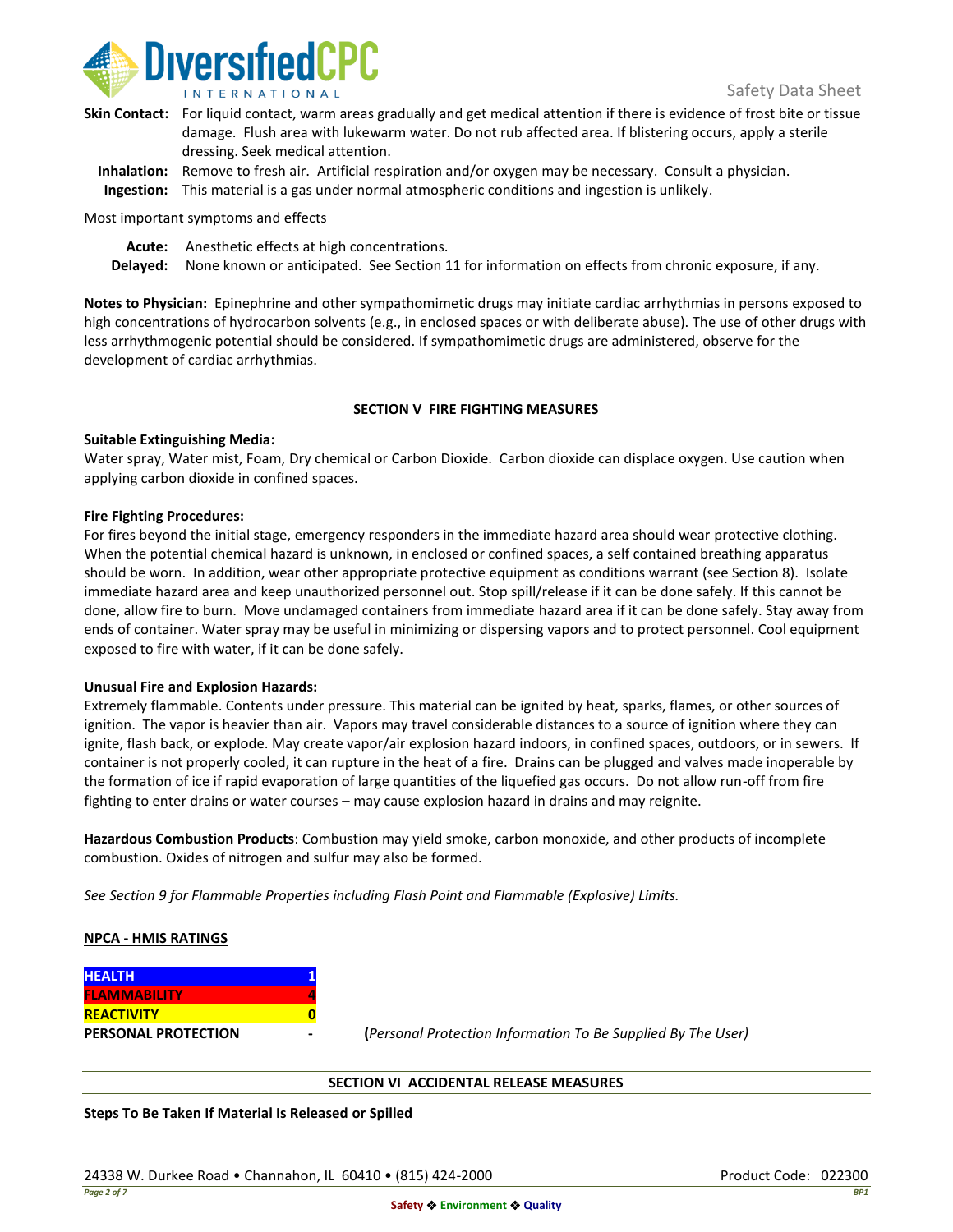

Avoid sources of ignition - ventilate area. Use water fog to evaporate or ventilate. Protect body against contact with liquid. If confined space - use self contained breathing apparatus. Consult local fire authorities.

**Personal Precautions:** Extremely flammable. Spillages of liquid product will create a fire hazard and may form an explosive atmosphere. Keep all sources of ignition and hot metal surfaces away from spill/release if safe to do so. The use of explosion-proof electrical equipment is recommended. Beware of accumulation of gas in low areas or contained areas, where explosive concentrations may occur. Prevent from entering drains or any place where accumulation may occur. Ventilate area and allow to evaporate. Stay upwind and away from spill/release. Avoid direct contact with material. For large spillages, notify persons downwind of the spill/release, isolate immediate hazard area and keep unauthorized personnel out. Wear appropriate protective equipment, including respiratory protection, as conditions warrant (see Section 8). See Sections 2 and 7 for additional information on hazards and precautionary measures.

**Environmental Precautions:** Stop spill/release if it can be done safely. Water spray may be useful in minimizing or dispersing vapors. If spill occurs on water notify appropriate authorities and advise shipping of any hazard.

**Methods for Containment and Clean-Up**: Notify relevant authorities in accordance with all applicable regulations.

Recommended measures are based on the most likely spillage scenarios for this material; however local conditions and regulations may influence or limit the choice of appropriate actions to be taken.

## **SECTION VII HANDLING AND STORAGE**

**Precautions for safe handling:** Comply with state and local regulations covering liquefied petroleum gases. Comply with NFPA Pamphlet #58. Keep away from heat or sources of ignition. Prohibit smoking in areas of storage or use. Take precautionary measures against static discharge. Use good personal hygiene practices and wear appropriate personal protective equipment (see section 8).

Contents are under pressure. Gases can accumulate in confined spaces and limit oxygen available for breathing. Use only with adequate ventilation. The use of explosion-proof electrical equipment is recommended and may be required (see appropriate fire codes). Refer to NFPA-70 and/or API RP 2003 for specific bonding/grounding requirements. Electrostatic charge may accumulate and create a hazardous condition when handling or processing this material. To avoid fire or explosion, dissipate static electricity during transfer by grounding and bonding containers and equipment before transferring material.

Do not enter confined spaces such as tanks or pits without following proper entry procedures such as ASTM D-4276 and 29CFR 1910.146.

**WARNING**: Unless otherwise specifically indicated, no odorant is added to this product. You cannot depend upon your sense of smell for leak detection! Ensure appropriate gas detection is available and working for the detection of leaks.

**Conditions for safe storage:** Keep container(s) tightly closed and properly labeled. Use and store this material in cool, dry, well ventilated areas away from heat, direct sunlight, hot metal surfaces, and all sources of ignition. Store only in approved containers. Post area "No Smoking or Open Flame." Keep away from any incompatible material (see Section 10). Protect container(s) against physical damage. Outdoor or detached storage is preferred. Indoor storage should meet OSHA standards and appropriate fire codes.

"Empty" containers retain residue and may be dangerous. Do not pressurize, cut, weld, braze, solder, drill, grind, or expose such containers to heat, flame, sparks, or other sources of ignition. They may explode and cause injury or death. Avoid exposing any part of a compressed-gas cylinder to temperatures above 125F (51.6C).

Gas cylinders should be stored outdoors or in well ventilated storerooms at no lower than ground level and should be quickly removable in an emergency.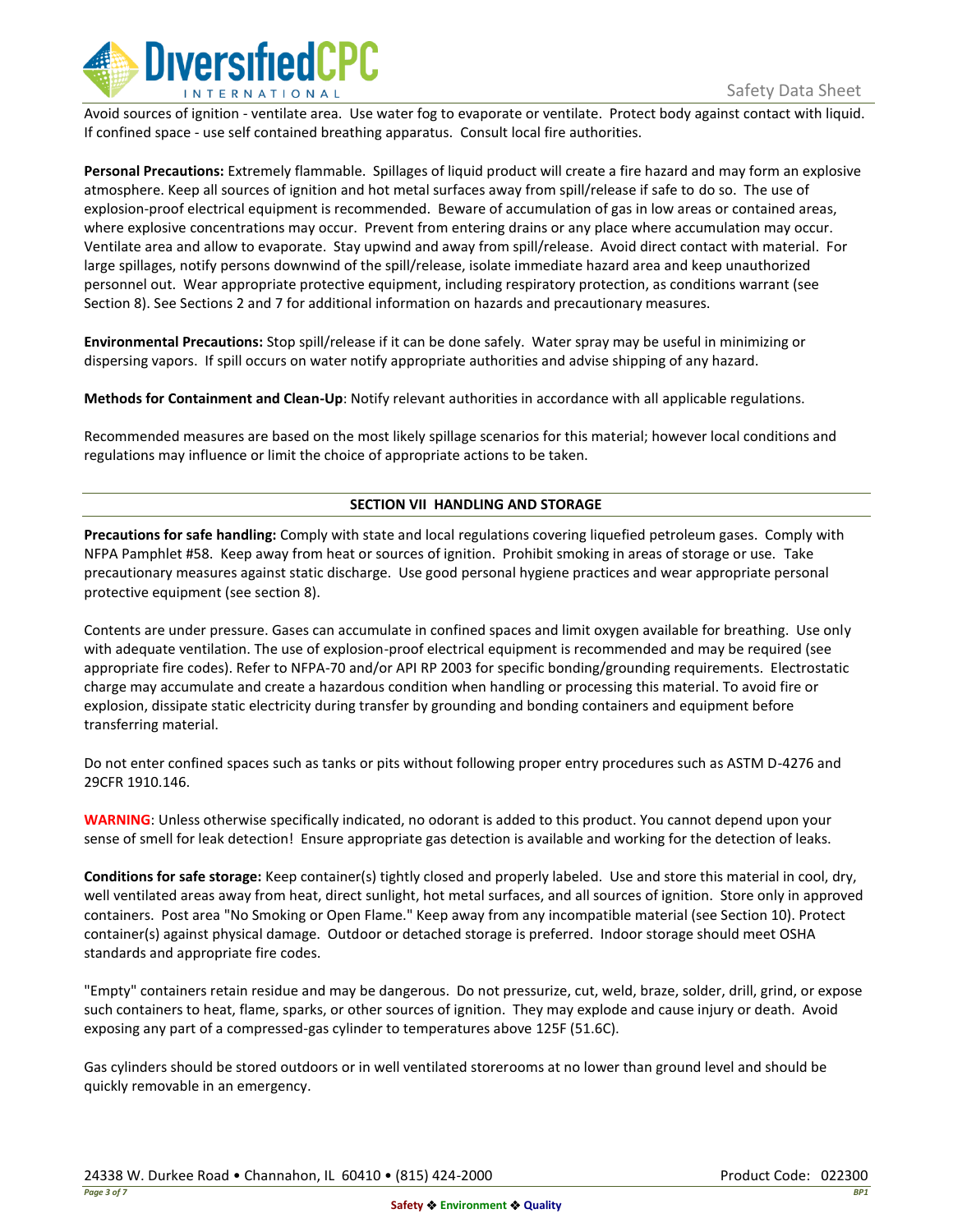

### **SECTION VIII EXPOSURE CONTROLS / PERSONAL PROTECTION**

### **Exposure Limits**

| Component                                           |                                                                                                                                                                                                                                                                                                                                                                                                                                                                                                                                            | <b>ACIGH</b><br>TLV (TWA) | <b>ACIGH</b><br><b>TLV (STEL)</b> | <b>OSHA PEL</b><br>(TWA) | <b>OTHER PEL</b> |
|-----------------------------------------------------|--------------------------------------------------------------------------------------------------------------------------------------------------------------------------------------------------------------------------------------------------------------------------------------------------------------------------------------------------------------------------------------------------------------------------------------------------------------------------------------------------------------------------------------------|---------------------------|-----------------------------------|--------------------------|------------------|
| Propane                                             |                                                                                                                                                                                                                                                                                                                                                                                                                                                                                                                                            | Simple                    | Simple                            | 1000 ppm                 |                  |
|                                                     |                                                                                                                                                                                                                                                                                                                                                                                                                                                                                                                                            | Asphyxiant                | Asphyxiant                        |                          |                  |
| n-Butane                                            |                                                                                                                                                                                                                                                                                                                                                                                                                                                                                                                                            |                           | 1000 ppm                          |                          |                  |
| <b>Engineering Controls:</b>                        | If current ventilation practices are not adequate to maintain airborne concentrations below<br>the established exposure limits, additional engineering controls may be required.                                                                                                                                                                                                                                                                                                                                                           |                           |                                   |                          |                  |
| <b>Personal Protection:</b><br>Eye/Face Protection: | The use of eye protection (such as splash goggles) that meets or exceeds ANSI Z.87.1 is<br>recommended when there is potential liquid contact to the eye. Depending on conditions<br>of use, a face shield may be necessary.                                                                                                                                                                                                                                                                                                               |                           |                                   |                          |                  |
| Skin Protection:                                    | Impervious, insulated gloves recommended.                                                                                                                                                                                                                                                                                                                                                                                                                                                                                                  |                           |                                   |                          |                  |
| <b>Respiratory Protection:</b>                      | A NIOSH approved, self-contained breathing apparatus (SCBA) or equivalent operated in a<br>pressure demand or other positive pressure mode should be used in situations of oxygen<br>deficiency (oxygen content less than 19.5 percent), unknown exposure concentrations, or<br>situations that are immediately dangerous to life or health (IDLH).<br>A respiratory protection program that meets or is equivalent to OSHA 29 CFR 1910.134 and<br>ANSI Z88.2 should be followed whenever workplace conditions warrant a respirator's use. |                           |                                   |                          |                  |

Suggestions provided in this section for exposure control and specific types of protective equipment are based on readily available information. Users should consult with the specific manufacturer to confirm the performance of their protective equipment. Specific situations may require consultation with industrial hygiene, safety, or engineering professionals.

### **SECTION IX PHYSICAL AND CHEMICAL PROPERTIES**

| <b>Odor Threshold: No Data</b>                | <b>pH:</b> Not Applicable | <b>Appearance &amp; Odor:</b> Clear, colorless liquefied gas with sweet petroleum odor. |                                                   |
|-----------------------------------------------|---------------------------|-----------------------------------------------------------------------------------------|---------------------------------------------------|
| <b>Melting / Freezing Point:</b> No Data      |                           | Initial Boiling Point / Range: $-1.1$ TO $+31.1$ °F                                     |                                                   |
| Flash Point (Method): -156 °F (Estimated)     |                           |                                                                                         | <b>Evaporation Rate:</b> $>1$ (Ethyl Ether = 1.0) |
| Lower Explosion Limit: 1.9% (vol.) Gas in air |                           | Upper Explosion Limit: 9.5% (vol.) Gas in air                                           |                                                   |
| Vapor Pressure @ 70 °F: 40 PSIG               |                           | <b>Vapor Density (air = 1.00):</b> 1.886                                                |                                                   |
| <b>Specific Gravity (H2O = 1.00):</b> $0.567$ |                           | Solubility in Water @ 70 °F: 0.008%                                                     |                                                   |
| Percent Volatile by Volume: 100%              |                           | Auto-ignition temperature: No Data                                                      |                                                   |
| <b>Decomposition Data:</b> No Data            |                           | Viscosity: No Data                                                                      |                                                   |

#### **SECTION X STABILITY AND REACTIVITY**

| Stable                                       |
|----------------------------------------------|
| Hazardous Polymerization: Can not occur      |
| None.                                        |
| Carbon monoxide, volatile hydrocarbon vapors |
| High heat, spark, and open flames            |
|                                              |

# **SECTION XI TOXICOLOGICAL INFORMATION**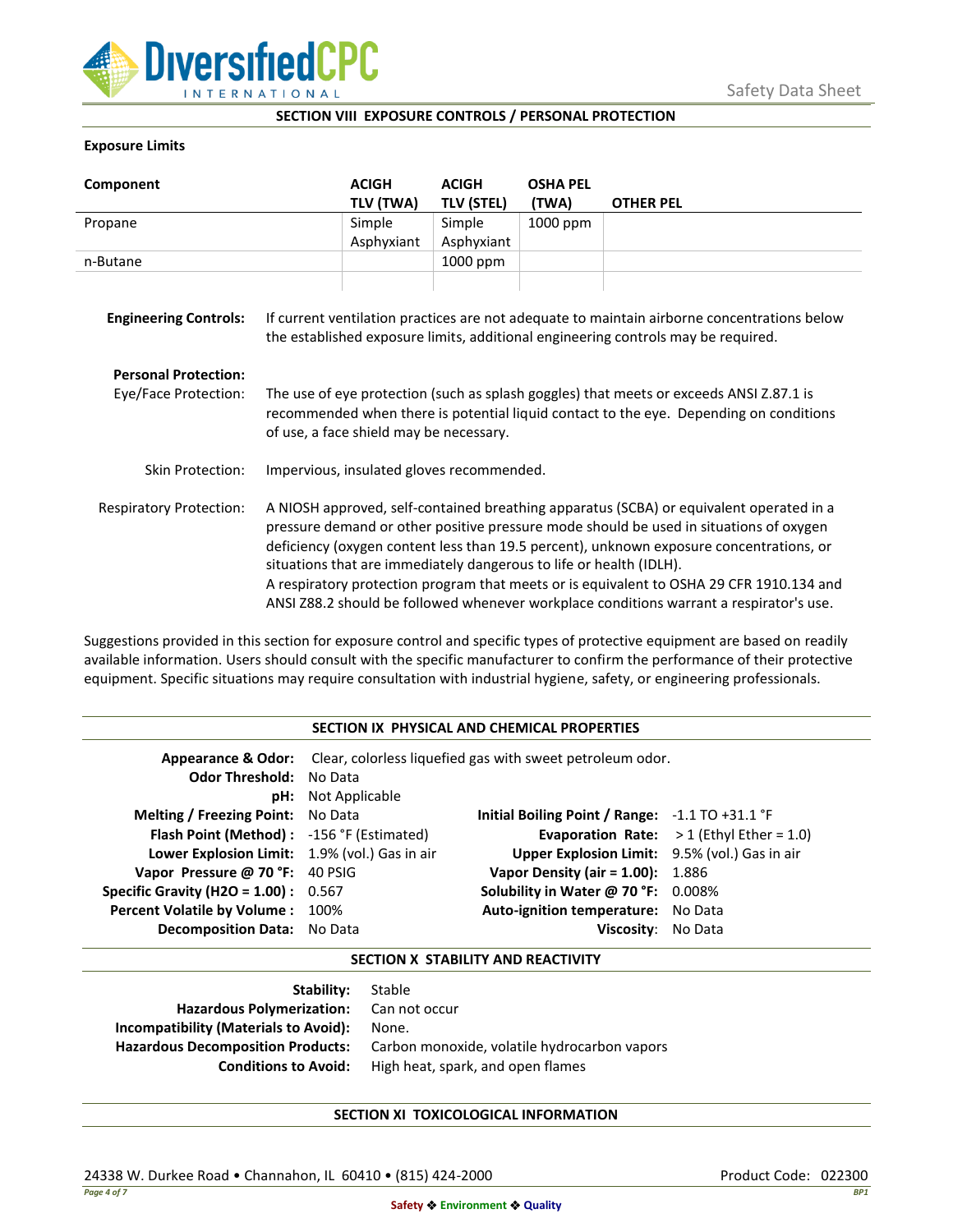

## **Effects Of Over Exposure**

**Ingestion:** Aspiration hazard!

- **Inhalation:** Inhalation of vapor may produce anesthetic effects and feeling of euphoria. Prolonged overexposure can cause rapid breathing, headache, dizziness, narcosis, unconsciousness, and death from asphyxiation, depending on concentration and time of exposure.
- **Skin Contact:** Contact with evaporating liquid can cause frostbite.

**Eye Contact:** Liquid can cause severe irritation, redness, tearing, blurred vision, and possible freeze burns.

**Specific Target Organ Toxicity (Single Exposure):** Not expected to cause organ effects from single exposure. **Specific Target Organ Toxicity (Repeated Exposure):** Not expected to cause organ effects from repeated exposure. **Carcinogenicity:** Not expected to cause cancer. This substance is not listed as a carcinogen by IARC, NTP or OSHA. **Germ Cell Mutagenicity:** Not expected to cause heritable genetic effects.

**Reproductive Toxicity:** Not expected to cause reproductive toxicity.

**Other Comments:** High concentrations may reduce the amount of oxygen available for breathing, especially in confined spaces. Hypoxia (inadequate oxygen) during pregnancy may have adverse effects on the developing fetus.

# **Information on Toxicological Effects of Components**

## **Propane**

*Target Organs:* No systemic or neurotoxic effects were noted in rats exposed to concentrations of propane as high as 12,000 ppm for 28 days.

*Reproductive Toxicity:* No adverse reproductive or developmental effects were observed in rats exposed to propane; no observed adverse effect level = 12,000 ppm.

## **n-Butane**

*Target Organs:* No systemic or neurotoxic effects were noted in rats exposed to concentrations of butane as high as 9,000 ppm for 28 days.

*Reproductive Toxicity:* No adverse reproductive or developmental effects were observed in rats exposed to butane; no observed adverse effect level = 12,000 ppm.

# **Isobutane**

*Target Organs:* No systemic or neurotoxic effects were noted in rats exposed to concentrations of isobutane as high as 9,000 ppm for 28 days.

*Reproductive Toxicity:* No adverse developmental effects were observed in rats exposed to concentrations of isobutane as high as 9000 ppm. Fertility and mating indices may have been affected at 9000 ppm but no effects were observed at 3000 ppm.

# **SECTION XII ECOLOGICAL INFORMATION**

**Toxicity:** Petroleum gases will readily evaporate from the surface and would not be expected to have significant adverse effects in the aquatic environment. Classification: No classified hazards.

**Persistence and Degradability:** The hydrocarbons in this material are expected to be inherently biodegradable. In practice, hydrocarbon gases are not likely to remain in solution long enough for biodegradation to be a significant loss process.

**Bioaccumulative Potential:** Not expected as having the potential to bioaccumulate.

**Mobility in Soil:** Due to the extreme volatility of petroleum gases, air is the only environmental compartment in which they will be found. In air, these hydrocarbons undergo photodegradation by reaction with hydroxyl radicals with half-lives ranging from 3.2 days for n-butane to 7 days for propane.

**Other Adverse Effects:** None anticipated.

### **SECTION XIII DISPOSAL INFORMATION**

### **Waste Disposal**

(1) Mechanical Recovery

24338 W. Durkee Road • Channahon, IL 60410 • (815) 424-2000 Product Code: 022300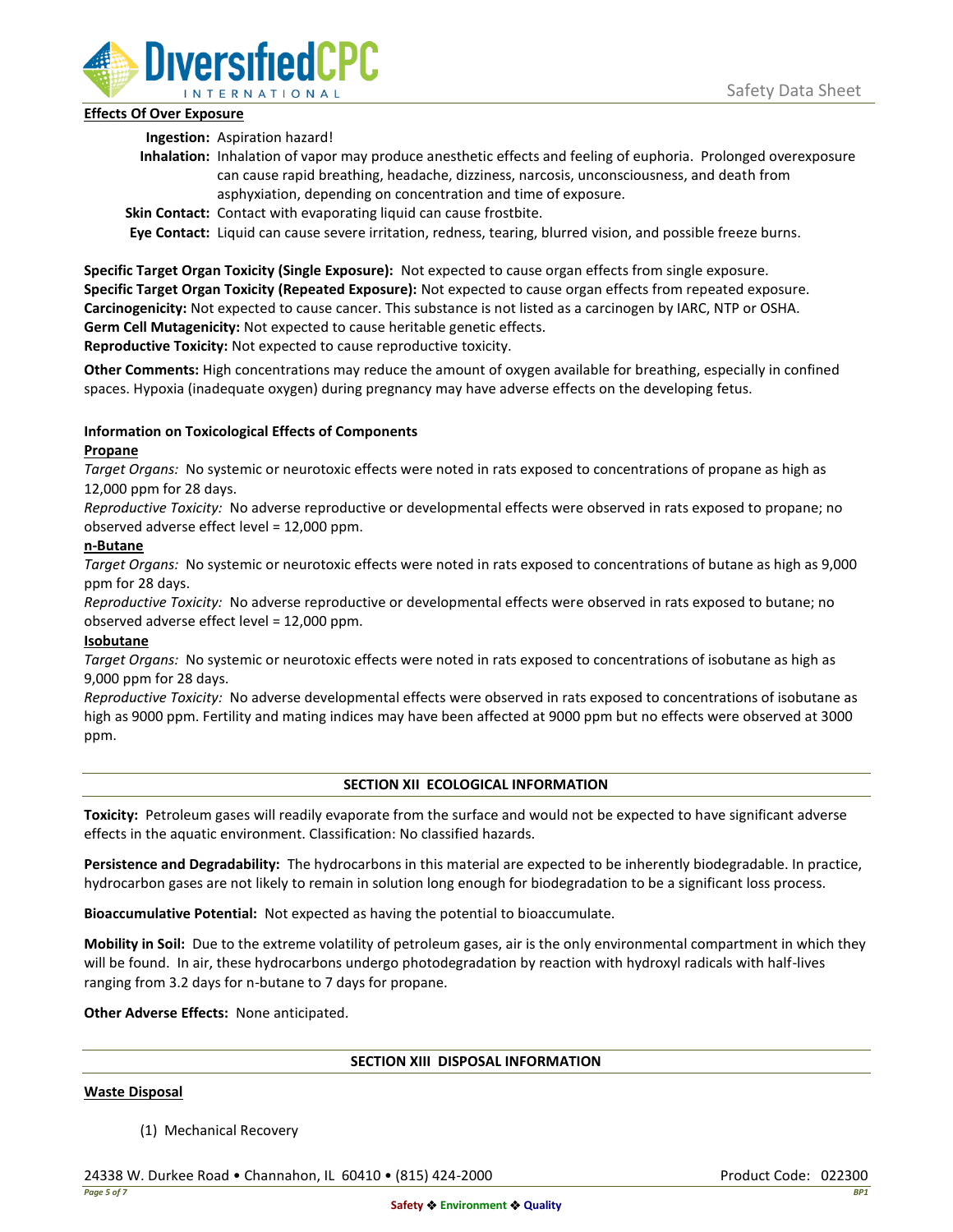

(2) Flare-Off At Safe Location (Vapors)

(3) Exhaust to Atmosphere in Safe Location (No Open Flames)

*\*\* Comply With All State and Local Regulations \*\**

### **SECTION XIV TRANSPORT INFORMATION**

#### **Transport Information**

UN1075, Petroleum Gases, Liquefied , 2.1

## **SECTION XV REGULATIONS**

### **Regulatory Information**

### **Chemical Inventories**

**USA TSCA:** All components of this product are listed on the TSCA Inventory. **Europe Einecs:** All components in this product are listed on EINECS **Canada Domestic Substances List (DSL):** This product and/or all of its components are listed on the Canadian DSL. **Australia AICS:** All components of this product are listed on AICS. **Korea ECL:** All components in this product are listed on the Korean Existing Chemicals Inventory (KECI). **Japan Miti (ENCS):** All components of this product are listed on MITI.

#### **SARA Title III:**

### **CERCLA/SARA (Section 302) Extremely Hazardous Substances and TPQs (in pounds):**

This material does not contain any chemicals subject to the reporting requirements of SARA 302 and 40 CFR 372.

### **SARA (311, 312) Hazard Class:**

| Acute Health:    | Yes |
|------------------|-----|
| Chronic Health:  | No  |
| Fire Hazard:     | Yes |
| Pressure Hazard: | Yes |

**SARA (313) Chemicals:** Not listed

**California Proposition 65:** This material does not contain any chemicals which are known to the State of California to cause cancer, birth defects or other reproductive harm at concentrations that trigger the warning requirements of California Proposition 65.

#### **EC Classification:**



F+ Extremely flammable

**Risk phrases:** 12 Extremely flammable.

## **Safety phrases:**

9 Keep container in a well-ventilated place.

16 Keep away from sources of ignition -No smoking.

33 Take precautionary measures against static discharges.

### **SECTION XVI OTHER INFORMATION**